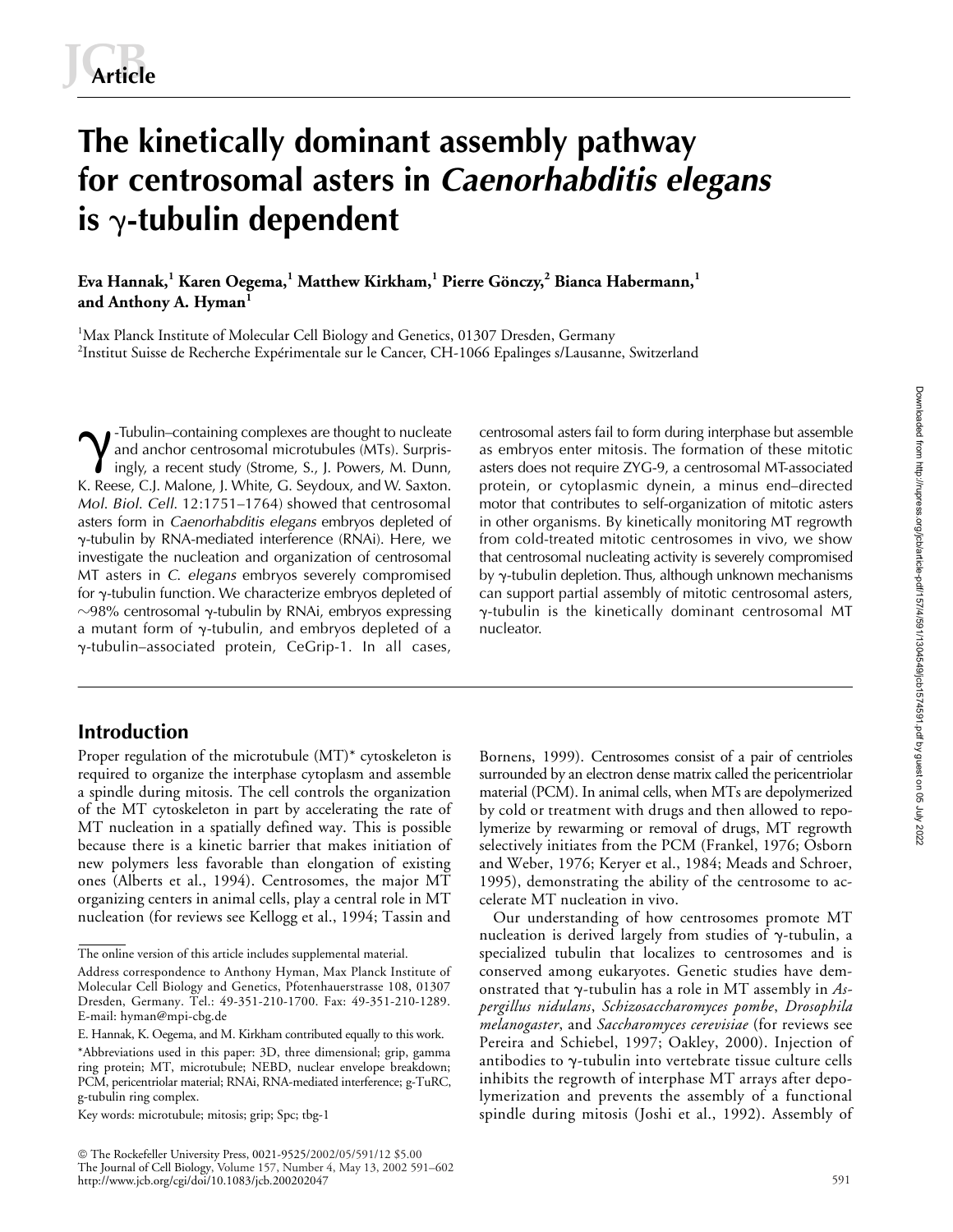Figure 1. **The assembly of centrosomal asters in**  *tbg-1(RNAi)* **embryos correlates with the presence of visibly condensed DNA.** Embryos were fixed and stained for MTs (left),  $\gamma$ -tubulin (middle), and DNA (right). All panels are aligned with anterior to the left and posterior to the right. (A) During interphase, before visible DNA condensation, MTs grow from the still unseparated centrosomes in wild-type embryos (top, white arrows). Numerous cytoplasmic MTs are also present. In *tbg-1(RNAi)* embryos (bottom), cytoplasmic MTs are not affected but no centrosomal asters are detected. Remnants of the spindle from the second meiotic division of the oocyte pronucleus are visible in the anterior of both embryos (black arrows). (B) During mitotic prophase, the centrosomal asters in wild-type embryos have increased in size and are located between the two pronuclei (top, white arrows). In *tbg-1(RNAi)* embryos, MT asters form around unseparated centrosomes (bottom, arrow) positioned behind the sperm pronucleus. (C) After NEBD, a bipolar spindle is assembled in wild-type embryos (top). In *tbg-1(RNAi)* embryos, centrosomal asters have increased in size, but a mitotic spindle does not assemble (bottom). The DNA from the oocyte and sperm pronuclei remains in separate masses and does not align on a metaphase plate. Note that in some cases, our  $\gamma$ -tubulin antibody weakly stains condensed chromosomes (C, top middle). This staining does not disappear in *tbg-1(RNAi)* embryos  $(B, bottom middle)$ . Bar, 10  $\mu$ m.



sperm centrosomal asters is also impaired when  $\gamma$ -tubulin function is inhibited in *Xenopus* egg extracts (Felix et al., 1994; Stearns and Kirschner, 1994).

--Tubulin functions in the context of larger protein complexes (for reviews see Jeng and Stearns, 1999; Wiese and Zheng, 1999; Schiebel, 2000). In all eukaryotes where it has been examined,  $\gamma$ -tubulin is in a heteromeric complex with two members of the Spc97p/Spc98p family of proteins. In higher eukaryotes, this "small" complex ( $\gamma$ -TuSC) is a subunit of a larger structure called the  $\gamma$ -tubulin ring complex (γ-TuRC; Zheng et al., 1995; Oegema et al., 1999). The --TuRC has a lock washer–like structure (Zheng et al., 1995; Moritz et al., 2000) approximately the diameter of an MT (25 nm). Isolated  $\gamma$ -TuRCs can nucleate and cap MTs in vitro (Zheng et al., 1995; Oegema et al., 1999; Wiese and Zheng, 2000). Elegant structural studies have shaped our ideas of how the  $\gamma$ -TuRC functions in the context of the PCM. Rings that have the same diameter as the  $\gamma$ -TuRC have been visualized by EM tomography in the PCM of centrosomes isolated from *Drosophila* (Moritz et al., 1995a) and *Spisula* (Vogel et al., 1997). In *Drosophila*, immunoelectron microscopy confirmed the presence of clusters of  $\gamma$ -tubulin

in the ring structures and at the base of the MTs polymerized off centrosomes in vitro (Moritz et al., 1995b). Cumulatively, these results suggest that  $\gamma$ -tubulin–containing complexes nucleate MTs both in vitro and in vivo.

A role for the  $\gamma$ -TuRC in anchoring of centrosomal MTs is also possible. Centrosomes extracted with potassium iodide reveal a structural network of 12–15-nm fibers termed the "centromatrix" (Schnackenberg et al., 1998). The centromatrix lacks 25-nm ring structures and has no nucleating activity of its own. When incubated with embryo extract or --tubulin–containing fractions, the centromatrix recovers nucleating activity and ring structures are again observed in samples examined by EM tomography (Moritz et al., 1998; Schnackenberg et al., 1998). These studies have led to the model that the centromatrix anchors the  $\gamma$ -TuRC in a relatively direct fashion through the help of an adaptor molecule (Moritz et al., 1998). If MTs remain attached to the --TuRC after nucleation, this connection would indirectly tether MTs to the centromatrix.

Despite the body of information suggesting a central role for y-tubulin in centrosomal MT nucleation, Sampaio et al. (2001) have recently shown that organized cen-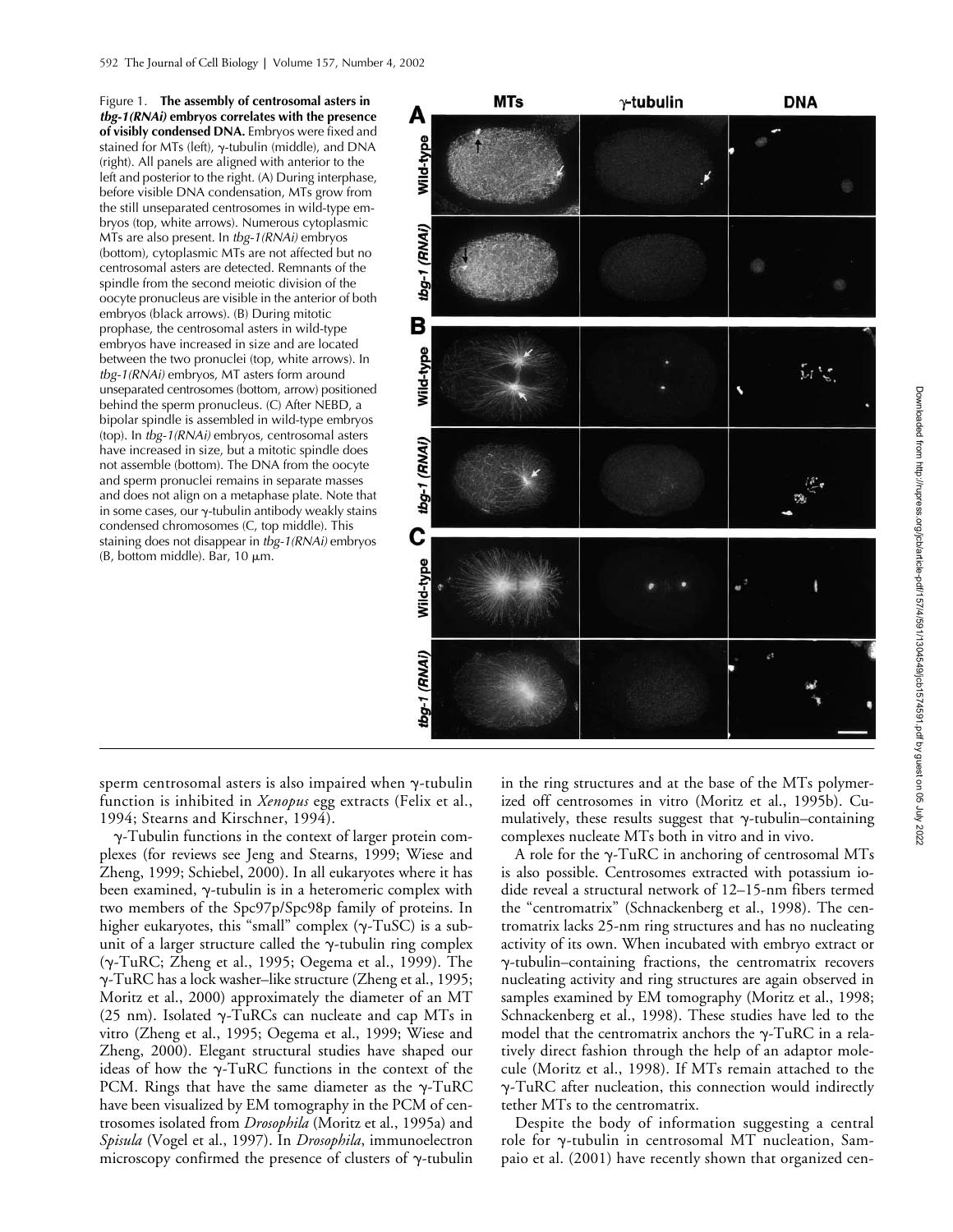trosomal asters assemble during prophase in *Drosophila* spermatocytes severely depleted of  $\gamma$ -tubulin. Strome et al. (2001) have also shown that prominent mitotic asters form in *Caenorhabditis elegans* embryos depleted of --tubulin by RNA-mediated interference (RNAi). Here we use a combination of RNAi and genetic approaches to investigate the mechanisms that nucleate and organize centrosomal MT asters in *C. elegans* embryos severely compromised for  $\gamma$ -tubulin function. We show that although assembly of centrosomal asters fails during interphase in these embryos, unknown mechanisms can support partial assembly of mitotic centrosomal asters. However, even in mitotic embryos, centrosomal nucleating activity is severely compromised by  $\gamma$ -tubulin depletion, suggesting that  $\gamma$ -tubulin is the kinetically dominant centrosomal MT nucleator.

## **Results**

## **Centrosomal asters fail to form during interphase in** *tbg-1(RNAi)* **embryos, but assemble as embryos enter mitosis**

The *C. elegans* genome sequencing project identified one gene homologous to  $\gamma$ -tubulin, *tbg-1*. Strome et al. (2001) recently reported that robust MT asters were present in mitotic embryos depleted of  $\gamma$ -tubulin by RNAi (hereafter referred to as *tbg-1[RNAi]* embryos). We began our study by characterizing the cell cycle–dependent organization of the MT cytoskeleton in *tbg-1(RNAi)* embryos to determine when during the cell cycle centrosomal asters assemble. We fixed wild-type and *tbg-* $1(RNAi)$  embryos and stained them to visualize MTs,  $\gamma$ -tubulin, and DNA. Three-dimensional (3D) wide field images were collected and deconvolved; projections of the 3D stacks are shown (Fig. 1). During *C. elegans* fertilization, the sperm brings a centriole pair into the egg (which lacks centrioles) together with the sperm pronucleus. This centriole pair duplicates and recruits PCM components, including  $\gamma$ -tubulin, from the cytoplasm, resulting in two centrosomes sitting side by side that are associated with the sperm pronucleus (Fig. 1 A, top). The centrosomes separate and the oocyte-derived pronucleus migrates toward the sperm pronucleus. The pronuclei meet (Fig. 1 B, top), the nuclear envelope breaks down, and a spindle assembles with two prominent foci of  $\gamma$ -tubulin, corresponding to the spindle poles, on either side of the metaphase plate (Fig. 1 C, top). In contrast to wild type,  $\gamma$ -tubulin was essentially absent from centrosomes in *tbg-1(RNAi)* embryos (Fig. 1, A–C, bottom), confirming depletion by RNAi (see quantification of depletion below).

The effect of  $\gamma$ -tubulin depletion on the MT network was dramatic (Fig. 1, A–C, left). Prior to mitotic prophase, wildtype embryos were filled with cytoplasmic MTs, and astral MTs emanated from the two centrosomes associated with the sperm-derived pronucleus in the posterior of the embryo (Fig. 1 A, top left). In contrast, in *tbg-1(RNAi)* embryos, although the cytoplasmic MTs appeared unaffected, astral MTs were absent before the initiation of visible DNA condensation (Fig. 1 A, bottom left). Interestingly, *tbg-1(RNAi)* embryos that contained nuclei with visibly condensed chromosomes were able to organize centrosomal asters (Fig. 1 B, bottom left). After nuclear envelope breakdown (NEBD), centrosomal asters



Figure 2. **Quantification of**  $\gamma$ **-tubulin depletion and reduction of centrosomal ZYG-9 in** *tbg-1(RNAi)* **embryos.** (A) A Western blot of wild-type (left lanes) and *tbg-1(RNAi)* (right lanes) embryos was probed with antibodies to  $\gamma$ -tubulin (left panel) and  $\alpha$ -tubulin (right panel). Bands corresponding to  $\gamma$ - and  $\alpha$ -tubulin are indicated (arrowheads). (B) Quantification of centrosomal  $\gamma$ -tubulin and ZYG-9 fluorescence in wild-type (WT) and *tbg-1(RNAi)* embryos. Centrosomes in eight embryos were quantified for each condition. Total centrosomal fluorescence is expressed in arbitrary units. Error bars are the standard deviation. (*C*) Sample images from the embryos quantified in B. Wild-type (top) and *tbg-1(RNAi)* embryos (bottom) were fixed and stained for MTs and DNA (left),  $\gamma$ -tubulin (middle), and ZYG-9 (right). (D) A nocodazole-treated embryo fixed and stained for MTs (left), DNA (middle), and ZYG-9 (right). Bars,  $10 \mu m$ .

in both wild-type (Fig. 1 C, top left) and *tbg-1(RNAi)* embryos (Fig. 1 C, bottom left) increased in size. Despite the formation of prominent mitotic centrosomal asters, spindle assembly always failed in *tbg-1(RNAi)* embryos. These results suggest that during interphase,  $\gamma$ -tubulin is required to assemble centrosomal asters, but not to nucleate or stabilize cytoplasmic MTs. Upon mitotic entry, *tbg-1(RNAi)* embryos gain the ability to assemble centrosomal asters.

#### Centrosomal  $\gamma$ -tubulin is reduced by  $\sim$ 98% **in** *tbg-1(RNAi)* **embryos**

The assembly of mitotic centrosomal asters in *tbg-1(RNAi)* embryos suggests that  $\gamma$ -tubulin–independent mechanisms might contribute to the nucleation and organization of centrosomal asters. However, to make this conclusion, it is important to quantify the extent of the  $\gamma$ -tubulin depletion.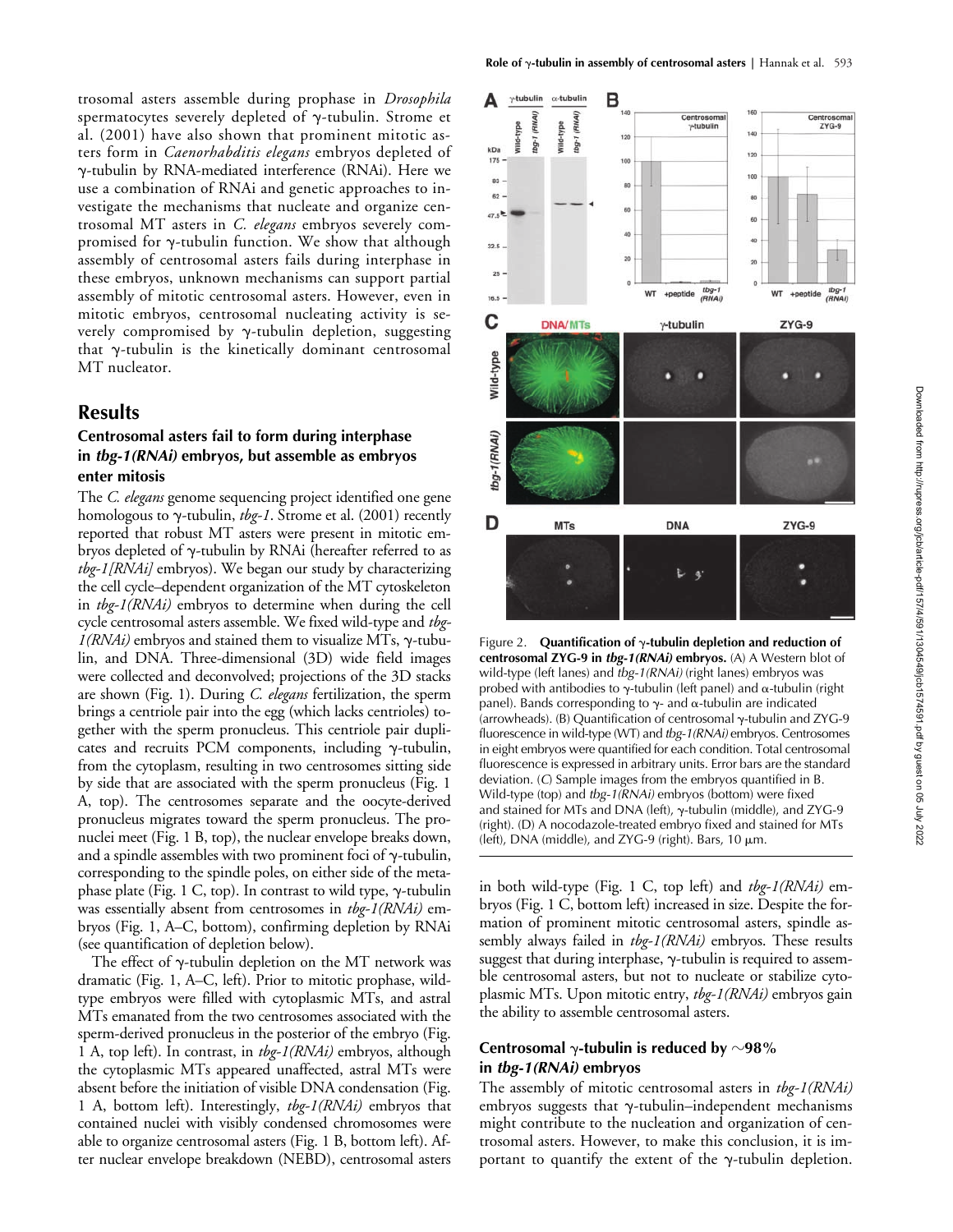Figure 3. *tbg-1(t1465)* **mutants have a mutation in a residue highly conserved among tubulins.** (A) *tbg-1(t1465)* is a point mutation that leads to the substitution of alanine 401 with valine. A sequence alignment of the COOH termini of  $\alpha$ -,  $\beta$ -, and  $\gamma$ -tubulins from *S. cerevisiae* and *C. elegans*,  $\alpha$ - and β-tubulin from pig, and human  $\gamma$ -tubulin from human is shown. Amino acids conserved in 80–100% of the sequences are highlighted in yellow and alanine 401 is in red. Arrows and tubes above the alignment indicate conserved  $\beta$ sheets and  $\alpha$  helices, respectively (Nogales et al., 1998). (B–D) Characterization of the MT cytoskeleton in *tbg-1(t1465)* embryos. (B) An interphase *tbg-1(t1465)* embryo stained for MTs (left) and DNA and  $\gamma$ -tubulin (blue and red, right). A remnant of the spindle from the second meiotic division of the oocyte pronucleus is visible (black arrow), but no centrosomal asters are detected.  $\gamma$ -Tubulin localizes to centrosomes (arrows) that fail to associate with the sperm pronucleus (arrowhead). (C) Mitotic *tbg-1(t1465)* embryos were stained for MTs (left),  $\gamma$ -tubulin (middle), and DNA (right). Two typical examples are shown here (top and bottom). (D) Mitotic *tbg-1(t1465RNAi)* embryos stained for MTs and ZYG-9 (green and red, left),  $\gamma$ -tubulin (middle), and DNA (right). Bar,  $10 \mu m$ .



Downloaded from http://rupress.org/jcb/article-pdf/157/4/591/1304549/jcb1574591.pdf by guest on 05 July 2022 Downloaded from http://rupress.org/jcb/article-pdf/157/4/591/1304549/jcb1574591.pdf by guest on 05 July 2022

Injection of dsRNA into hermaphrodites inhibits expression of the homologous gene, however preexisting protein remains in the syncytial gonad. Continued production of embryos, which bud off the gonad tip, progressively clears the gonad cytoplasm (which is packaged into the oocytes) over the 24–36 h after injection. To quantitate the extent of --tubulin depletion in *tbg-1(RNAi)* embryos, we first performed Western blots on embryos isolated from hermaphrodites 36 h after injection of dsRNA, the time when we normally dissect the worms to obtain one cell stage embryos for analysis (Fig. 2 A). Whereas  $\alpha$ -tubulin levels were unaltered by RNAi of  $tbg-1$ , the amount of  $\gamma$ -tubulin was significantly reduced (to <10% of wild-type levels). The embryo isolation procedure results in a mixed embryo population of all developmental stages, including older embryos that were fertilized much earlier and are therefore less depleted. Thus, 10% is likely a significant overestimate of the amount of  $\gamma$ -tubulin remaining in newly fertilized embryos.

As it is not technically feasible to measure  $\gamma$ -tubulin levels in recently fertilized embryos using Western blotting (there are only 1–2 such embryos per injected worm), we used immunofluorescence to quantify the amount of  $\gamma$ -tubulin remaining at centrosomes in one cell stage *tbg-1(RNAi)* embryos. Antibodies to  $\gamma$ -tubulin and a second centrosomal protein, ZYG-9, were directly labeled with fluorescent dyes and used to stain wild-type and *tbg-1(RNAi)* embryos in parallel. 3D data stacks were collected and deconvolved. ZYG-9 staining was used to circle the 3D volume of the centrosome, and total  $\gamma$ -tubulin and ZYG-9 fluorescence was measured in this volume (Fig. 2, B and C). In *tbg-1(RNAi)* embryos, centrosomal y-tubulin staining was reduced to  $\sim$ 2% (2.0  $\pm$  0.9%) of wild-type levels. As a specificity control, we stained wild-type embryos with the same antibody mix to which the antigenic  $\gamma$ -tubulin peptide was added 30 min before use. We found that centrosomal  $\gamma$ -tubulin staining was reduced to  $\sim$ 1% (0.95  $\pm$  0.28%) of wild-type lev-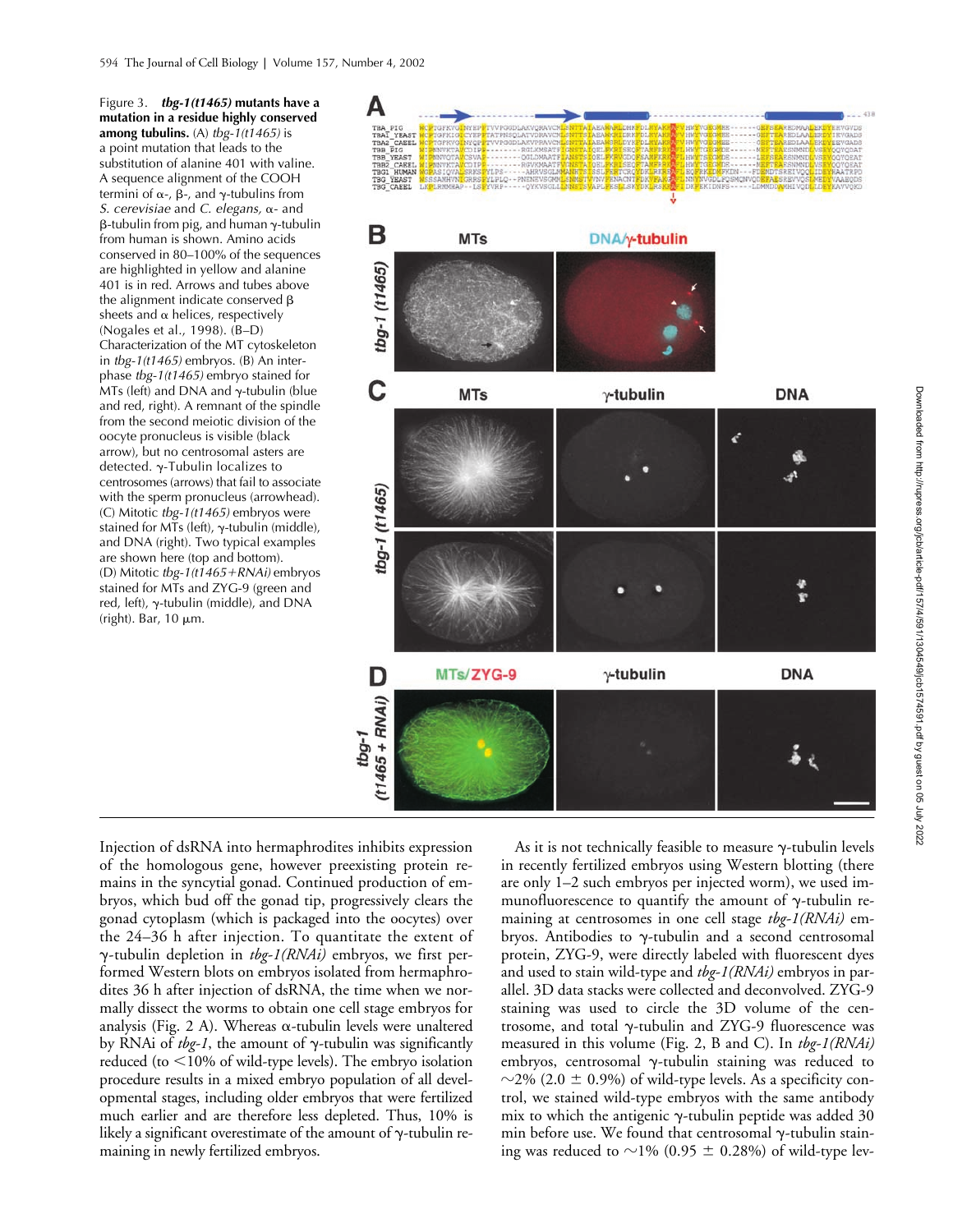



Figure 4. **Depletion of CeGrip-1 blocks**  recruitment of centrosomal  $\gamma$ -tubulin. (A) CeGrip-1 contains the two grip motifs found in proteins that form complexes with  $\gamma$ -tubulin (Gunawardane et al., 2000). By performing further BLAST searches using the grip motifs as a query sequence, we recently identified a second predicted *C. elegans* protein, CeGrip-2 (C45G3.3), that contains the grip motifs. Here, grip motifs 1 and 2 from CeGrip-1 and CeGrip-2 are aligned with the grip motifs from other proteins homologous to Dgrip91/Spc98p. Amino acids conserved in 80–100% of the sequences are highlighted in yellow. The conserved amino acids that define grip motifs 1 and 2 (Gunawardane et al., 2000) are shown beneath the alignments in red and green, respectively. (B) Panels summarizing a time-lapse sequence of a wild-type (left) and a *gip-1(RNAi)* embryo (right) expressing both GFP–histone and GFP-γ-tubulin. In *gip-1(RNAi)* embryos, the  $\gamma$ -tubulin signal was greatly reduced or, as in this case, absent (see Videos 1 and 2 located at http://www.jcb.org/cgi/ content/full/jcb.200202047/DC1). (*C*) Mitotic wild-type and *gip-1(RNAi)* embryos stained for MTs and DNA (green and red, top),  $\gamma$ -tubulin (middle), and CeGrip (bottom) are shown. CeGrip-1 and  $\gamma$ -tubulin colocalize at centrosomes. Depletion of CeGrip-1 prevents  $\gamma$ -tubulin recruitment to centrosomes and results in an MT phenotype essentially identical to that observed in *tbg-1(RNAi)* embryos. Depletion of CeGrip-2 also results in an MT phenotype essentially identical to that in *tbg-1(RNAi)* embryos (unpublished data). Bars,  $10 \mu m$ .

els, confirming the specificity of the centrosomal staining. Thus, relatively robust centrosomal asters can assemble in mitotic embryos in which centrosomal  $\gamma$ -tubulin has been reduced to  $\leq$ 2% of wild-type levels.

## -**-Tubulin is required to recruit wild-type amounts of centrosomal ZYG-9**

Interestingly, centrosomal ZYG-9 was significantly reduced in *tbg-1(RNAi)* embryos (Fig. 2, B and C), to  $\sim$ 30% (31.6  $\pm$  17.0%) of wild-type levels (*P* < 0.0001, *t* test). In the converse experiment, normal levels of  $\gamma$ -tubulin staining were observed in embryos that lack detectable ZYG-9 (embryos obtained from homozygous *zyg-9[it3]* hermaphrodites; unpublished data). These results suggest that  $\gamma$ -tubulin is required to assemble centrosomes that can recruit wild-type amounts of ZYG-9. ZYG-9 remains localized at centrosomes in which the MTs have been depolymerized by nocodazole treatment (Matthews et al., 1998; Fig. 2 D), suggesting that the reduction of ZYG-9 staining in *tbg-1(RNAi)* embryos is not due to a reduction in the number of centrosomally organized MTs. Because of a lack of additional PCM markers in *C. elegans*, we cannot be sure if the defect in ZYG-9 recruitment is specific or the

result of a more general effect of  $\gamma$ -tubulin depletion on the structure of the PCM.

## **A point mutation in** *tbg-1* **results in a phenotype similar to RNAi of** *tbg-1*

Because embryos normally stockpile proteins required for cell division, we wanted to use independent means to confirm the assembly of mitotic asters in the absence of functional centrosomal γ-tubulin. To do this, we identified a maternal effect lethal mutation in  $\gamma$ -tubulin. We found that a locus important for spindle assembly, *sas-3* (Gönczy et al., 1999b), mapped in the vicinity of *tbg-1*. *sas-3(t1465)* is a maternal effect mutation; homozygous individuals develop to adulthood because of maternally supplied protein, but these hermaphrodites lay eggs that fail to develop. We rescued the *sas-3(t1465)* defect by injecting F58A4 cosmid DNA, which contains *tbg-1*, into *sas-3* heterozygotes (for details see Materials and methods). Consistent with the rescue results, sequencing of four independent PCRs of the *tbg-1* gene from *sas-3(t1465)* revealed a point mutation (alanine 401 to valine) in *tbg-1*. Although this is a subtle amino acid change, alignment of  $\alpha$ -,  $\beta$ -, and  $\gamma$ -tubulin sequences from different species revealed absolute conservation of alanine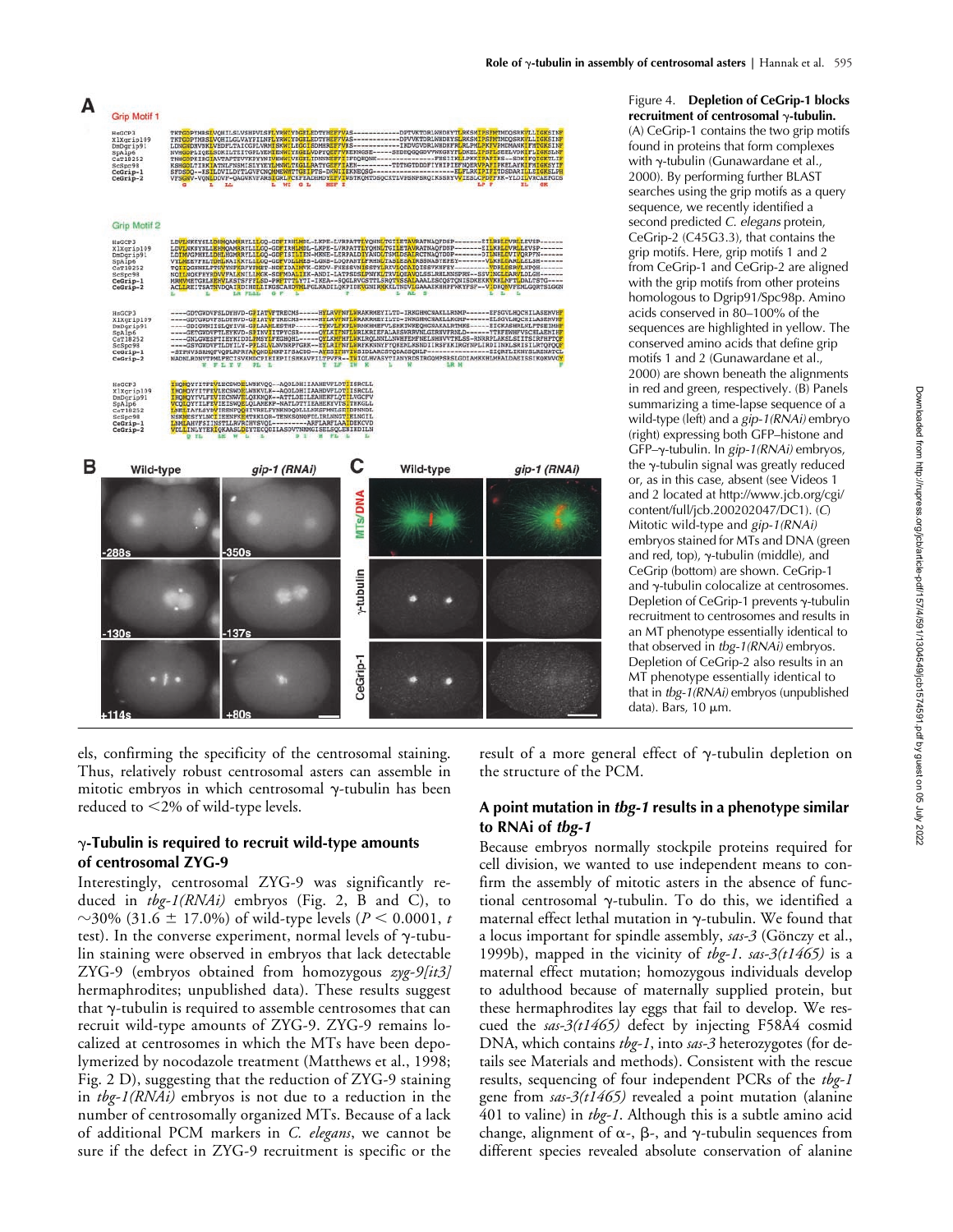401 among tubulins (Fig. 3 A). Structural data implicate the adjacent phenylalanine in the longitudinal contact between tubulin monomers (Nogales et al., 1999), suggesting that this mutation would disrupt head-to-tail interactions between  $\gamma$ -tubulins or between  $\gamma$ -tubulin and  $\alpha\beta$ -tubulin heterodimers. Based on these results, we refer to the *sas-3(t1465)* mutation as *tbg-1(t1465)*.

To characterize the *tbg-1(t1465)* phenotype, we fixed and stained embryos to visualize DNA, MTs, and  $\gamma$ -tubulin (Fig. 3, B and C). Interestingly, our antibody detected normal levels of  $\gamma$ -tubulin at centrosomes in both interphase (Fig. 3 B) and mitotic (Fig. 3 C) *tbg-1(t1465)* embryos, suggesting that the  $t1465$  point mutation interferes with the activity of  $\gamma$ -tubulin but not its folding or centrosomal targeting. The MT defects in interphase *tbg-1(t1465)* and *tbg-1(RNAi)* embryos were indistinguishable (compare Fig. 3 B with Fig. 1 A). Interphase centrosomes in *tbg-1(t1465)* embryos failed to assemble MT asters and did not associate with the sperm pronucleus. The mitotic phenotype was similar, but not identical, for the two perturbations. Although mitotic asters were observed and functional spindles failed to assemble, the two centrosomes often separated to a greater extent in *tbg-1(t1465)* embryos than in *tbg-1(RNAi)* embryos (compare Fig. 3 C with Fig. 1 C). In some cases, this resulted in the formation of partial spindle-like structures (Fig. 3 C, bottom). However, the chromosomes on these spindles never congressed to form a metaphase plate; instead they exhibited an alignment defect similar to that seen in the absence of kinetochore function (Oegema et al., 2001). By performing RNAi of *tbg-1* in the *tbg-1(t1465)* mutant, we obtained embryos in which the level of mutant y-tubulin at centrosomes was reduced to between 5 and 8% of normal *tbg-1(t1465)* levels. We will refer to these as *tbg-1(t1465RNAi)* embryos. The lower efficiency of RNAi in the mutant is likely because of a reduction in the rate at which the maternal cytoplasm in the gonad is cleared by embryo production. Centrosomes in *tbg-1(t1465RNAi)* embryos still organized mitotic asters (Fig. 3 D), supporting the conclusion that mitotic centrosomal asters can assemble in the absence of functional  $\gamma$ -tubulin.

## **Depleting the**  $\gamma$ **-tubulin–associated protein CeGrip-1** blocks  $\gamma$ -tubulin recruitment and results in the same **phenotype as RNAi of** *tbg-1*

In all systems where it has been examined,  $\gamma$ -tubulin exists in a heteromeric complex with two members of the Spc97p/Spc98p family of proteins. We used PSI-BLAST to identify H04J21.3 as a possible homologue of the Dgrip91/Spc98p subfamily in *C. elegans*. We sequenced the corresponding cDNA, yk558c5. Because there was no in-frame stop codon upstream of the first ATG, we used RT-PCR with the trans-spliced SL-2 leader to obtain a full-length sequence (available from GenBank/EMBL/ DDBJ under accession no. AY099352). This sequence was longer than predicted in WormBase, including three additional  $NH<sub>2</sub>$ -terminal exons from the adjacent cosmid. Consistent with the nomenclature proposed for  $\gamma$ -tubulinassociated proteins in *Drosophila* and *Xenopus* (Zheng et al., 1995; Oegema et al., 1999), we refer to this gene as *gip-1* (for gamma tubulin interacting protein) and the cor-



Figure 5. **During mitosis in** *tbg-1(RNAi)* **embryos, centrosomal -tubulin fluorescence reaches** -**40% of wild-type levels.** (A) Panels summarizing movies of wild-type (left) and *tbg-1(RNAi)* embryos  $(right)$ , expressing GFP- $\alpha$ -tubulin. Times are with respect to NEBD. See also Videos 3 and 4 located at http://www.jcb.org/cgi/content/full/ jcb.200202047/DC1. In wild type, asters are visible at an early stage  $(-477 s)$ . The asters grow in size (all panels) and become the poles of the mitotic spindle  $(+150 \text{ s})$ .  $(-447 \text{ s})$  In *tbg-1(RNAi)* embryos there are no detectable asters at early time points.  $(-180 s)$  Coincident with the onset of mitotic prophase in wild-type (judged by comparison of  $GFP-\alpha$ -tubulin and  $GFP-$ histone sequences), centrosomal asters form in the *tbg-1(RNAi)* embryos. At this time, centrosomes (arrow) are often observed to "fly in" to meet the paternal pronucleus.  $(+189 s)$ After NEBD, robust mitotic asters form but no spindle assembles. Bar, 10  $\mu$ m. (B) Kinetic traces of centrosomal  $\alpha$ -tubulin fluorescence. Centrosomal fluorescence was quantitated in five wild-type and four *tbg-1(RNAi)* embryos. Three traces are shown for each.

responding protein as CeGrip-1. CeGrip-1 contains both gamma ring protein (grip) motifs (Gunawardane et al., 2000) found in proteins that form complexes with  $\gamma$ -tubulin (Fig. 4 A). In phylogenetic trees, CeGrip-1 groups with the Dgrip91/Spc98p subfamily of grip motif–containing proteins (see phylogenetic tree in online supplemental material located at http://www.jcb.org/cgi/content/full/ jcb.200202047/DC1).

To determine if CeGrip-1 is required to recruit  $\gamma$ -tubulin to centrosomes, we used a previously established live assay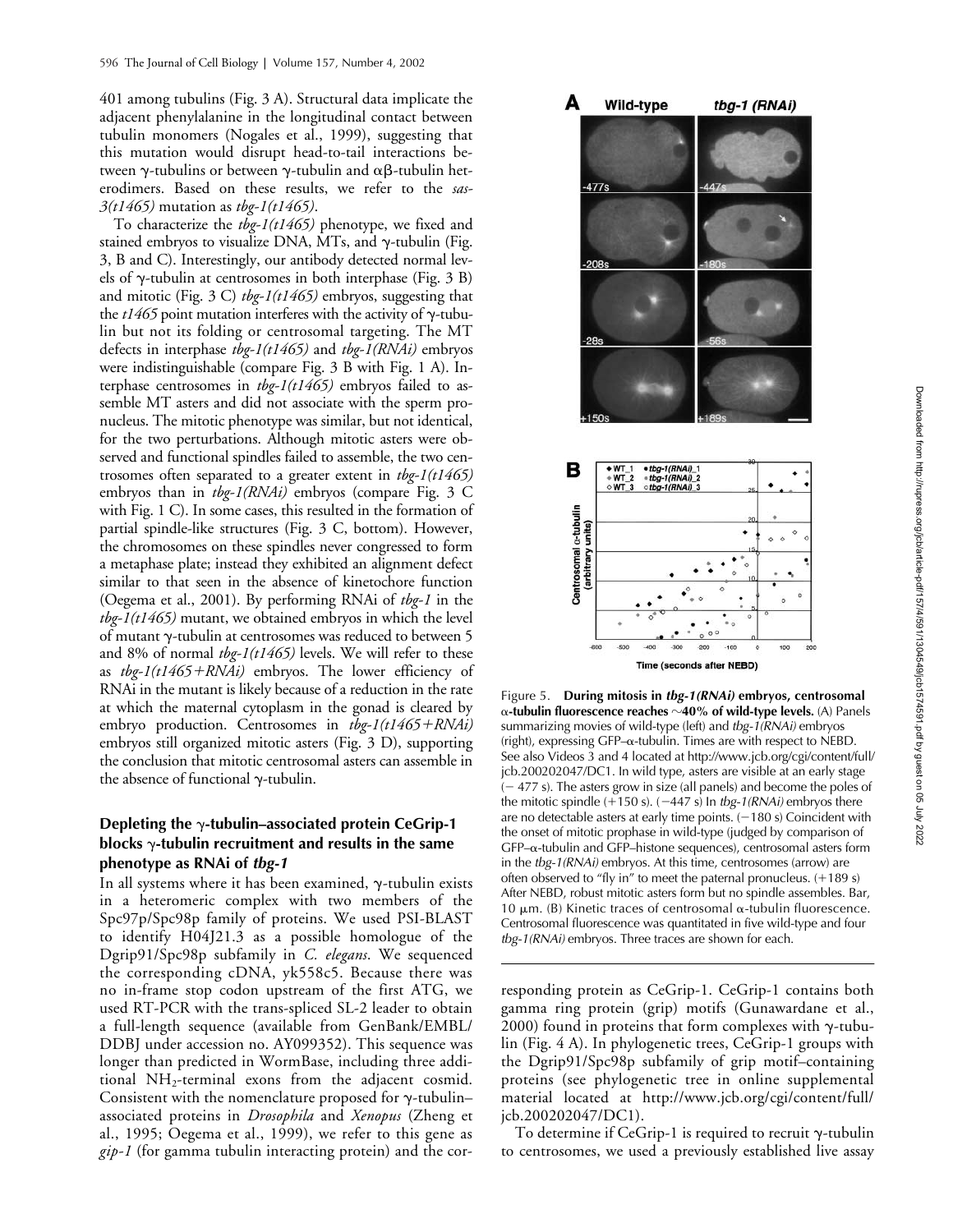

Figure 6.  $\gamma$ -**Tubulin is the kinetically dominant centrosomal MT nucleator.** Embryos were chilled to depolymerize MTs, rewarmed for the indicated amounts of time, and then fixed and stained to visualize MTs and ZYG-9 (green and red, left in each pair),  $\gamma$ -tubulin (unpublished data), and DNA (right in each pair*)*. Control slides that were not chilled were prepared in parallel (control). After chilling, no MTs are seen emanating from centrosomes in either wild-type or *tbg-1(RNAi)* embryos (both MT/ZYG-9 and DNA images are projections of entire data stacks). After 15 s regrowth, numerous short MTs emanate from the centrosomes in wild-type embryos, but in *tbg-1(RNAi)* embryos, only a few centrosomal MTs are observed (these and all subsequent MT/ZYG-9 images are single focal planes). After 30 s regrowth, spindles are found in wildtype embryos (left) and the number and length of MTs have increased in *tbg-1(RNAi*) embryos (right). After 90 s regrowth, the asters in the *tbg-1(RNAi)* embryos (right) are similar to asters in unchilled control *tbg-1 (RNAi)* embryos (bottom right). Bar,  $10 \mu m$ .

for γ-tubulin recruitment (Hannak et al., 2001). We filmed embryos expressing both GFP–histone and GFP– $\gamma$ -tubulin. In wild-type embryos, GFP-y-tubulin localizes to centrosomes during interphase and the amount of centrosomal --tubulin increases approximately sixfold as embryos enter mitosis (Fig. 4 B; Hannak et al., 2001). In *gip-1(RNAi)* embryos ( $n = 20$ ), GFP– $\gamma$ -tubulin was either greatly reduced or absent (Fig. 4 B). To ensure that this was also true for endogenous  $\gamma$ -tubulin, we fixed *gip-1(RNAi)* embryos and stained them for DNA, MTs,  $\gamma$ -tubulin, and CeGrip-1. In wild-type embryos, CeGrip-1 colocalizes with  $\gamma$ -tubulin at centrosomes during interphase (unpublished data) and mitosis (Fig. 4 C, left). In *gip-1(RNAi)* embryos, γ-tubulin fails to target to centrosomes ( $n = 10$  embryos; Fig. 4 C, right), consistent with observations in other organisms (Martin et al., 1998; Barbosa et al., 2000; Vardy and Toda, 2000). Consistent with the interdependence of these two proteins during centrosomal recruitment, *tbg-1(RNAi)* embryos also failed to recruit Ce-Grip-1 to centrosomes ( $n = 5$ ; unpublished data). Depletion of CeGrip-1 (Fig. 4 C) resulted in an MT phenotype essentially identical to that observed in *tbg-1(RNAi)* embryos.

In summary, we have analyzed embryos in which  $\gamma$ -tubulin function was perturbed in four ways: by depletion of --tubulin using RNAi; via an alanine 401 to valine maternal effect point mutation in *tbg-1*; by using RNAi to decrease the level of alanine  $401$  to valine mutant  $\gamma$ -tubulin; and by preventing the assembly of  $\gamma$ -tubulin at centrosomes via depletion of CeGrip-1. In all four cases, the phenotype was essentially the same. During interphase, cytoplasmic MTs were not affected, but assembly of centrosomal asters failed. Centrosomal asters formed as embryos entered mitosis, but spindle assembly never occurred.

## **During mitosis in** *tbg-1(RNAi)* **embryos, centrosomal -tubulin fluorescence reaches** -**40% of wild-type levels**

Cumulatively, our y-tubulin perturbation data provide strong evidence that mitotic centrosomal asters assemble in  $embryos$  in which  $\gamma$ -tubulin function has been severely compromised. These observations raise a number of important mechanistic questions. First, although mitotic asters ultimately form, how do the kinetics of aster assembly in the --tubulin–depleted embryos compare with wild type? To address this issue, we used spinning disk confocal microscopy to analyze  $tbg-1(RNAi)$  embryos expressing GFP- $\alpha$ -tubulin (Fig. 5 A). Centrosomal  $\alpha$ -tubulin fluorescence was quantified for each time point to estimate the number of centrosomally organized MTs (Fig. 5 B). In wild type, astral MTs emanate from the two interphase centrosomes associated with the sperm pronucleus (Fig.  $5 \text{ A}$ ,  $-477 \text{ s}$ ). As embryos enter mitosis, centrosomal  $\alpha$ -tubulin intensity increases approximately three- to fivefold (Fig. 5, A and B), coincident with a similar fold increase in the amount of centrosomal --tubulin (Hannak et al., 2001).

Consistent with our results in fixed embryos, asters were not associated with the sperm pronucleus in early *tbg-* $1(RNAi)$  embryos (Fig. 5 A,  $-447$  s). Between 3 and 5 min before NEBD, which corresponds to mitotic prophase in wild-type embryos, asters became visible and began to increase in size. In some recordings, we were able to watch the centrosomes as they began to nucleate MTs. Initially, these centrosomes were not associated with the sperm pronucleus, but were instead found close to the cortex. As they began to nucleate MTs, the centrosomes rapidly moved toward the sperm pronucleus (Fig.  $5 A$ ,  $-180 s$ , arrow). Over the time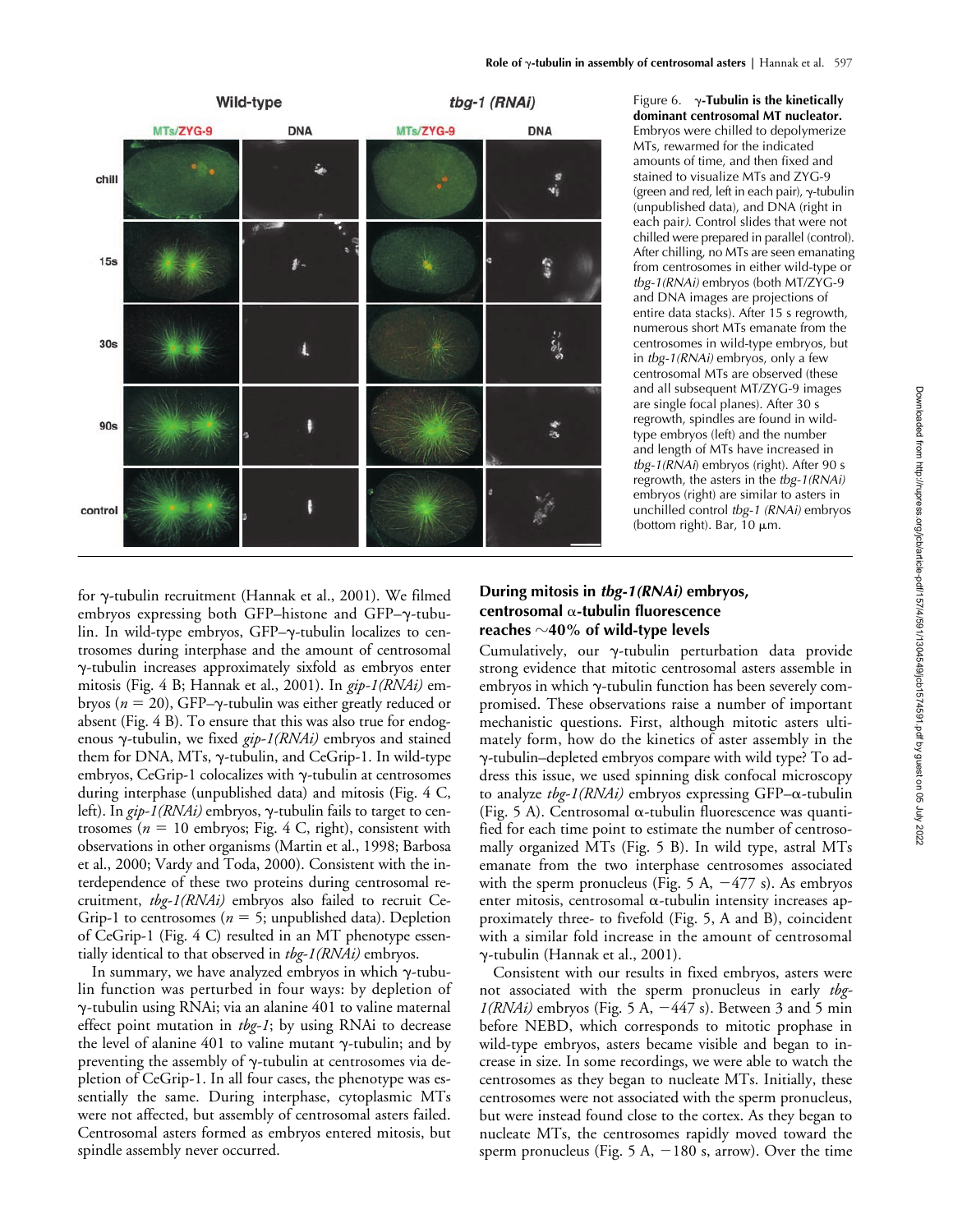

interval beginning 200 s before NEBD, centrosomal  $\alpha$ -tubulin fluorescence in *tbg-1(RNAi)* embryos increased in a uniform fashion, reaching  ${\sim}40\%$  of wild-type levels by anaphase onset. We interpret this to mean that the asters formed in the absence of  $\gamma$ -tubulin have fewer MTs. These results suggest that although mitotic asters assemble in embryos in which centrosomal  $\gamma$ -tubulin accumulates to only  $\sim$ 2% of wild-type levels,  $\gamma$ -tubulin is required to achieve a wild-type number of astral MTs.

#### $\gamma$ -Tubulin is the kinetically dominant **centrosomal MT nucleator**

A second important mechanistic question is how do the kinetics of centrosomal MT nucleation in *tbg-1(RNAi)* embryos compare with wild type? Is there evidence for a robust  $\gamma$ -tubulin–independent mechanism for the nucleation of centrosomal MTs? This question is impossible to address from static images of the MT cytoskeleton or even from live kinetic analysis of aster assembly in  $\gamma$ -tubulin–depleted embryos. This is because assembly of mitotic asters (centrosome maturation) occurs over a relatively long period of time ( $\sim$ 400 s) in both wild-type and  $\gamma$ -tubulin embryos, and is a complex phenomenon that includes accumulation of additional PCM and cell cycle–dependent changes in MT dynamics. Therefore, to selectively assay centrosomal nucleation from  $\gamma$ -tubulin-deficient centrosomes, we performed a series of chill and rewarm experiments to examine the kinetics of MT regrowth from centrosomes at short time points. We depolymerized MTs by mounting either wild-type or *tbg-1(RNAi)* embryos on a slide in a thin layer of liquid and incubating them on an aluminum block in an

ice bath for 5 min. The slides were transferred to an aluminum block held at room temperature (22°C–25°C in four experiments) and MTs were allowed to regrow for 0 (chill), 15, 30, or 90 s. The slides were then plunged into liquid nitrogen, fixed, and stained to visualize MTs, DNA, ZYG-9 (Fig. 6), and  $\gamma$ -tubulin (unpublished data). In wild-type embryos, explosive regrowth was observed by 15 s after transfer to room temperature. Although shorter, the number of MTs emanating from centrosomes appeared comparable to that in untreated embryos. After 30 s of regrowth, the MTs formed almost normal-looking spindles with astral MTs that reached out to the cortex. In *tbg-1(RNAi)* embryos rewarmed for 15 s, explosive regrowth was not observed. Instead, only a few short MTs extended from the centrosomes. After 30 s of regrowth, the number and length of MTs in  $\gamma$ -tubulin–depleted embryos had increased, and by 90 s, asters that appeared similar to those in unchilled *tbg-1(RNAi)* control embryos were observed. From these results, we conclude that  $\gamma$ -tubulin is the kinetically dominant centrosomal MT nucleator. Nevertheless, slow nucleation by an uncharacterized mechanism can support partial assembly of mitotic centrosomal asters.

#### The assembly of  $\gamma$ -tubulin–independent mitotic asters **does not require cytoplasmic dynein or ZYG-9**

An important remaining question is once nucleated, how are the MTs in *tbg-1(RNAi)* embryos anchored to assemble centrosomal asters? One attractive possibility is that MTs, nucleated either at centrosomes or in the cytoplasm, are organized into centrosomal asters by the activity of cytoplasmic dynein. In cell-free extracts, cytoplasmic dynein is required to assem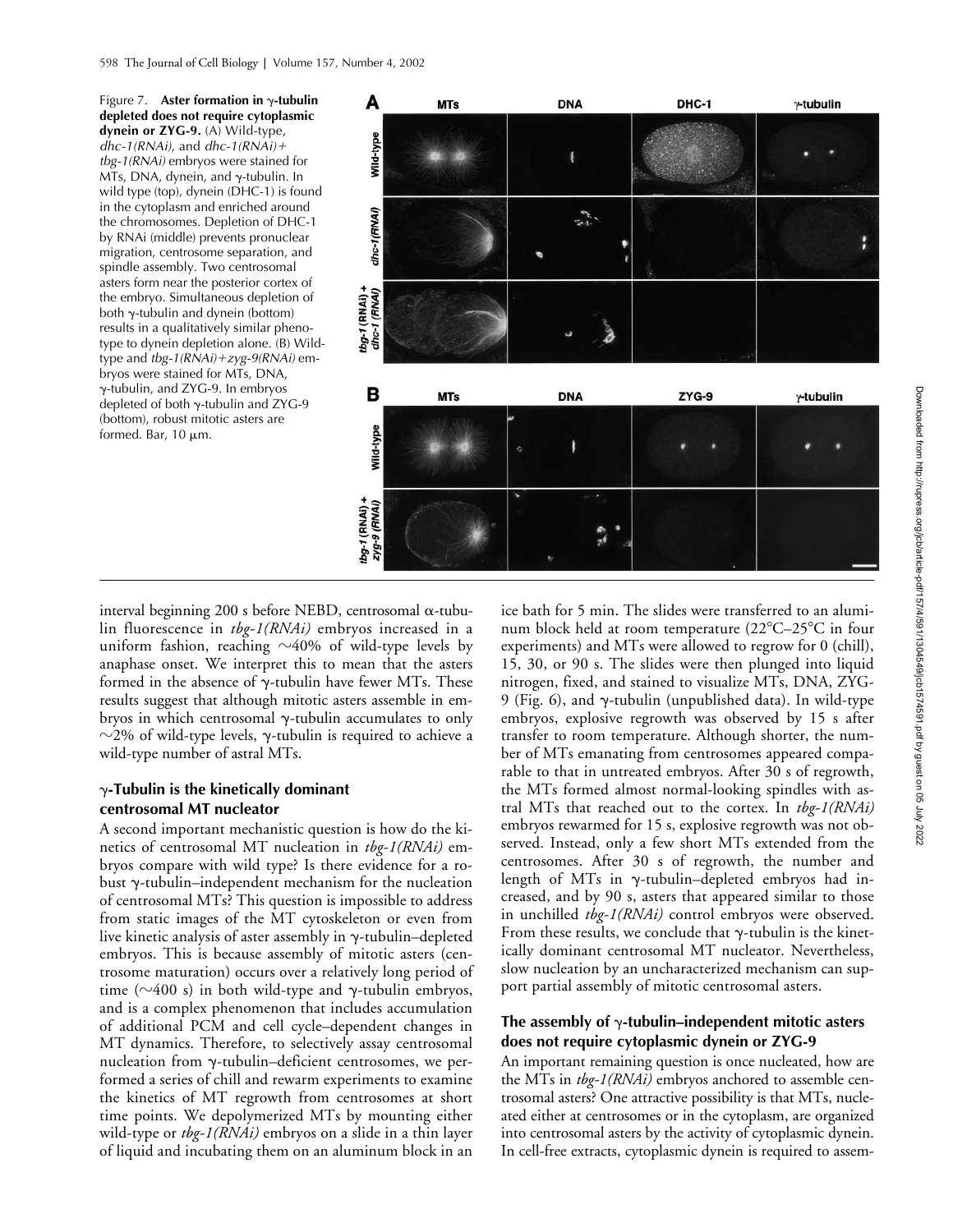ble mitotic asters in the absence of centrosomes (Verde et al., 1991; Gaglio et al., 1997). To test whether cytoplasmic dynein contributes to the assembly of mitotic asters in *tbg-1(RNAi)* embryos, we performed a double RNAi experiment. In embryos in which cytoplasmic dynein (DHC-1) alone is depleted by RNAi, pronuclear migration fails; the centrosomes do not separate and no recognizable spindle assembles (Gönczy et al., 1999a). However, the centrosomes nucleate two prominent asters that remain positioned in the posterior of the embryo (Fig. 7 A, middle). In embryos depleted of both  $\gamma$ -tubulin and DHC-1 ( $n = 10$ ), centrosomal  $\gamma$ -tubulin was reduced to  $\sim$ 2% (1.9  $\pm$  1.5%) and the amount of cytoplasmic DHC-1 signal to  $\sim$ 11% (11.1  $\pm$ 6.5%) of wild-type levels. We interpret this to mean that we have likely depleted at least 90% of the DHC-1, because we cannot assess whether the remaining signal is due to residual DHC-1 or to other cross-reacting cytoplasmic proteins. In the double RNAi embryos, prominent mitotic asters formed. As was the case in the embryos depleted of dynein alone, pronuclear migration failed in *tbg-1(RNAi)dhc-1(RNAi)* embryos, and the mitotic asters remained associated with the posterior cortex (Fig. 7 A, bottom).

A second candidate for a molecule that could organize mitotic asters in the absence of  $\gamma$ -tubulin is ZYG-9, the *C. elegans* homologue of the XMAP-215/ch-TOG family of MTassociated proteins (Matthews et al., 1998). In *Drosophila* embryos, overexpression of a protein that interacts with mini-spindles (Msps), the *Drosophila* XMAP-215/ch-TOG family member, results in the formation of ectopic asters. Mini-spindles (Msps) localizes to the center of these asters, but  $\gamma$ -tubulin is not present (Lee et al., 2001). To test if XMAP-215/ch-TOG contributes to the assembly of mitotic asters in *tbg-1(RNAi)* embryos, we performed a double RNAi experiment (Fig. 7 B). In *tbg-1(RNAi)zyg-9(RNAi)* embryos ( $n = 10$ ), centrosomal  $\gamma$ -tubulin was depleted to  $\sim$ 1% (0.82  $\pm$  0.82%) and centrosomal ZYG-9 to  $\sim$ 5%  $(5.1 \pm 3.9\%)$  of wild-type levels, but robust mitotic asters still formed. Thus, neither cytoplasmic dynein nor ZYG-9 contribute to the assembly of  $\gamma$ -tubulin-independent mitotic asters in *C. elegans*.

## **Discussion**

## **During interphase,**  $\gamma$ **-tubulin is required to assemble centrosomal asters but is not required to nucleate or stabilize cytoplasmic MTs**

Our results indicate that  $\gamma$ -tubulin is required to assemble centrosomal asters during interphase. Consistent with our analysis in *C. elegans*, injection of  $\gamma$ -tubulin antibodies into vertebrate tissue culture cells during interphase blocked the regrowth of centrosomal MTs after cold treatment (Joshi et al., 1992). The failure of interphase aster formation in the absence of γ-tubulin is also consistent with data from *spd-2 (oj29ts)* mutant embryos. This locus has not been cloned, but mutant embryos fail to recruit  $\gamma$ -tubulin to centrosomes and fail to form interphase asters (O'Connell et al., 2000). Interestingly, in the absence of associated MTs, interphase centrosomes fail to associate with nuclei. Concomitant with the onset of aster formation, as the embryos enter mitosis, the centrosomes move rapidly toward the sperm pronucleus and attach to it. The mechanisms that underlie the interaction between centrosomes and nuclei are not well understood (for review see Reinsch and Gönczy, 1998), but our results suggest that in *C. elegans* embryos, MTs are required to establish this interaction. Interestingly, although aster assembly is blocked, inhibition of  $\gamma$ -tubulin function does not affect the numerous cytoplasmic MTs that fill interphase embryos (Fig. 1 A and Fig. 3 B). This suggests that cytoplasmic MTs, the majority of the MTs present in interphase embryos, do not require y-tubulin for their nucleation or stabilization. The identification of factors that modulate the dynamics of these MTs will be an interesting direction for future studies.

### **Mitotic centrosomal asters assemble in embryos in**  which  $\gamma$ -tubulin function is severely compromised

As embryos enter mitosis, centrosomes normally undergo a maturation process characterized by accumulation of additional PCM, including y-tubulin, concomitant with an increase in the number of centrosomally organized MTs. Consistent with the report by Strome et al. (2001) that asters assemble in mitotic *tbg-1(RNAi*) embryos, we observed assembly of mitotic asters in all of our  $\gamma$ -tubulin perturbations. From these results, we conclude that organized centrosomal asters can assemble during mitosis even when  $\gamma$ -tubulin function is severely compromised. This analysis is consistent with two previous studies performed in *Drosophila*. In *Drosophila* larval brains mutant for the zygotic isoform of  $\gamma$ -tubulin, a variety of abnormal mitotic figures were observed, ranging from MTs without any organization to bipolar arrays. In some cases, significant assembly of centrosomal asters occurred in the absence of detectable  $\gamma$ -tubulin (Sunkel et al., 1995). In a more recent study, well-organized centrosomal asters were observed during prophase in *Drosophila* spermatocytes mutant for the somatic isoform of --tubulin (Sampaio et al., 2001). In this case, Western blotting revealed that  $\gamma$ -tubulin levels were severely reduced, although a weak  $\gamma$ -tubulin signal could still be detected at centrosomes by immunofluorescence.

#### $\gamma$ -Tubulin is the kinetically dominant **centrosomal nucleator**

The fact that well-organized centrosomal asters assemble during mitosis in embryos in which  $\gamma$ -tubulin function is severely compromised raises some important mechanistic issues. One key question is how are these MTs nucleated? Is the assembly of these mitotic asters evidence for a robust alternative centrosomal nucleator? To address this issue, we examined the kinetics of MT regrowth from mitotic centrosomes after cold-induced depolymerization. We showed that nucleation from  $\gamma$ -tubulin–depleted centrosomes is severely compromised. Nevertheless, over a time frame  $\sim$ 5– 10-fold longer than in wild type, the number of centrosomally organized MTs recovers to about half of wild-type levels. From these results we can conclude that  $\gamma$ -tubulin is the kinetically dominant centrosomal MT nucleator. Nevertheless, in embryos in which  $\gamma$ -tubulin function is severely compromised, slow nucleation by an uncharacterized mechanism can support assembly of mitotic centrosomal asters. Although we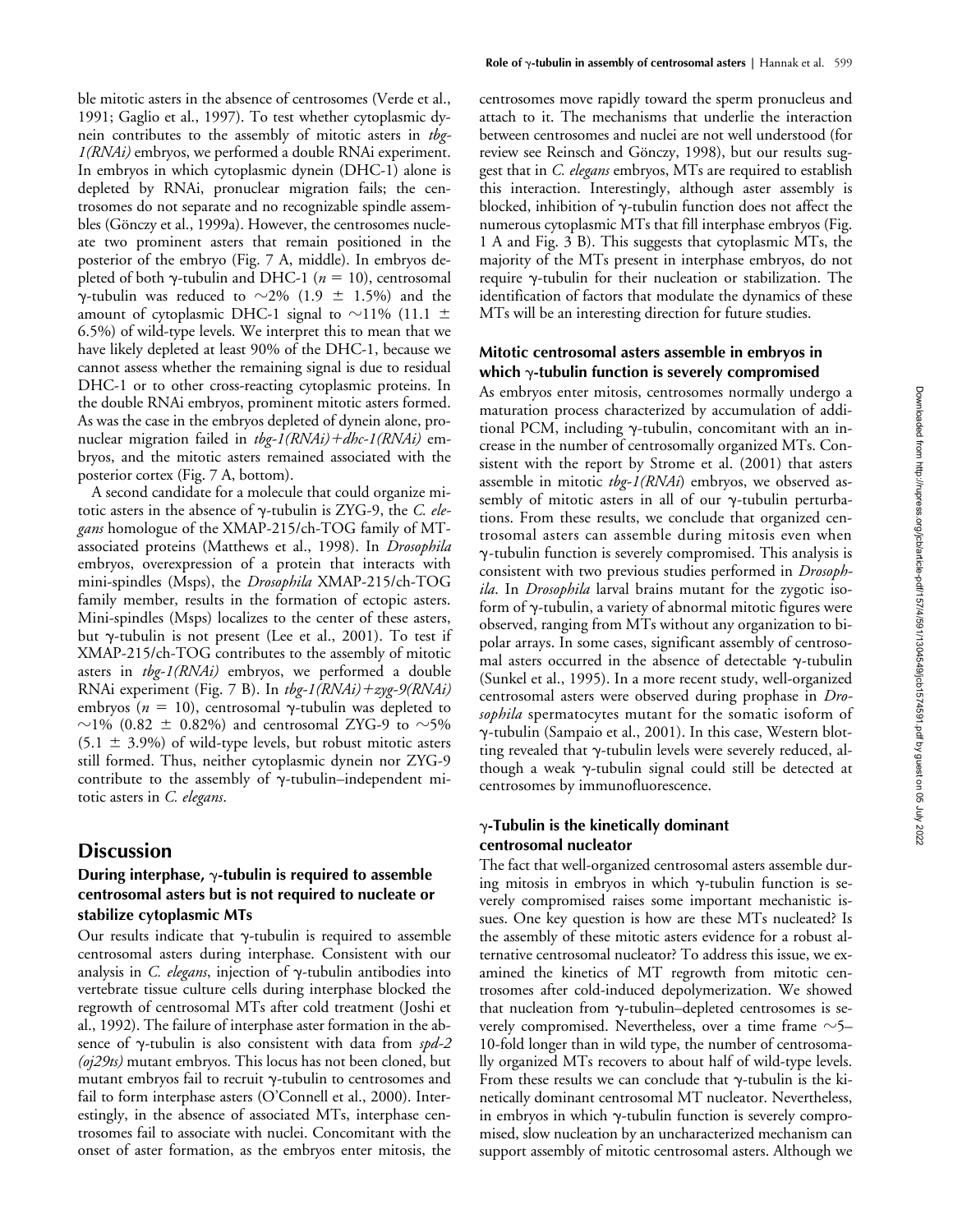don't know what this uncharacterized mechanism is, there are several formal possibilities. One possibility, which we think is unlikely (see below), is that MTs spontaneously nucleated in the cytoplasm are subsequently reorganized to form asters. A second possibility that we cannot completely exclude is that a very low level of residual  $\gamma$ -tubulin function is sufficient to account for the slow rate of centrosomal nucleation that we observe. A final possibility is that there is an alternative weak nucleator present at centrosomes.

### Assembly of centrosomal asters in  $\gamma$ -tubulin–depleted **embryos does not require cytoplasmic dynein–mediated self-organization**

Because  $\gamma$ -tubulin is also thought to play a role in the anchoring of centrosomal MTs, a second key question is once nucleated, how are the MTs in  $\gamma$ -tubulin-depleted embryos anchored to assemble centrosomal asters? An appealing mechanism is that MTs nucleated in the cytoplasm form a focused centrosomal array due to motor-dependent self-organization similar to that used to organize spindle poles (for review see Wittmann et al., 2001). This seems unlikely for two reasons. First, in our regrowth experiments in *tbg-1(RNAi)* embryos, we did not observe cytoplasmic MTs that appeared to subsequently organize, instead nucleated MTs were centrosomally anchored even at very short time points. Second, we have shown that depleting both  $\gamma$ -tubulin and cytoplasmic dynein (DHC-1) at the same time does not block centrosomal aster formation. In *Xenopus* egg extracts (Verde et al., 1991) and vertebrate somatic cells (Gaglio et al., 1997), mitotic aster self-organization requires dynein function. However, we cannot rule out rapid self-organization involving a different minus-end–directed motor. Uncovering the mechanism that organizes centrosomal asters in  $\gamma$ -tubulin– depleted embryos will be an informative direction for future work. It will also be interesting to determine the extent to which y-tubulin-independent anchoring mechanisms contribute to the organization of centrosomal MTs in wild-type embryos. One possibility consistent with our data is that the anchoring mechanism that organizes mitotic asters in --tubulin–depleted embryos is normally used to anchor astral MTs in wild-type, whereas a  $\gamma$ -tubulin-dependent mechanism is used to stabilize or anchor spindle/kinetochore MTs.

# **Materials and methods**

#### *C. elegans* **culture and strains**

*sas-3(t1465)* mutant worms were obtained from Ralf and Heinke Schnabel (Max Planck Institut fuer Biochemie, Martinsried, Germany). Wild-type worms were grown at 16°C and sas-3(t1465) mutants at 20°C. Strains expressing GFP fusion proteins in the germline were generated and maintained as previously described (Oegema et al., 2001).

#### **Rescue of the** *sas-3(t1465)* **defect**

The *sas-3(t1465)* defect was rescued by coinjecting a mixture of F58A4 cosmid DNA (15 ng/µl), which contains *tbg-1*, with Bluescript (100 ng/ ul) and pPD93.97 (*myo-3::GFP*; 20 ng/ul) into both gonads of sas-*3[(t1465)unc-32/qC1 III]* heterozygotes. The plasmid pDP93.97 was obtained from Andy Fire (Carnegie Institute of Washington). Transformed (fluorescent) progeny of the injected worms homozygous for the *sas-3(t1465)* mutation (Unc) were picked to separate plates and tested for the production of viable embryos. 4/60 transformed Uncs produced viable progeny. Of these, 122/434 embryos developed at least to L1 larvae. Untransformed homozygous progeny produced only dead embryos (0/247).

#### **RNAi**

For production of dsRNA to tbg-1 (ctcaagccttctggaaatcg, gcattgcatcgtccatcata or tcctcgataatgctgcactg, cttttgtacgaccgccttgt), *gip-1* (agaatgagcagagcggagag, gcgagctctttttcgatttg), and *zyg-9* (ggaagatgaggaagtggtc, atagcagcatttcggacgtt), the primers in parentheses with tails containing T3 and T7 promoters were used to amplify regions from genomic N2 DNA (*zyg-9*) or the cDNAs yk80h7 or yk496c1 (*tbg-1*) or yk558c5 (*gip-1*). PCR products were transcribed and dsRNA prepared as previously described (Oegema et al., 2001). RNA for *dhc-1* was prepared as described by Gönczy et al. (1999a). RNAs were injected at concentrations between 1 and 4 mg/ml. For the double RNAi experiments, one part *dhc-1* or *zyg-9* RNA was mixed with three parts *tbg-1* RNA before injection.

#### **Time-lapse microscopy and quantification of centrosomal -tubulin fluorescence**

Live analysis and RNAi in strains expressing GFP fusion were performed as previously described (Oegema et al., 2001). Centrosomal GFP- $\alpha$ -tubulin fluorescence was quantified from live recordings made using spinning disc confocal microscopy as described by Hannak et al. (2001). For qualitative analysis of phenotypes, GFP- $\alpha$ -tubulin images were collected every 8 s using 500–1,000-ms exposure at  $\sim$ 40% power on the 50-mW argon laser. To minimize the contribution of photobleaching, confocal GFP- $\alpha$ -tubulin images were acquired every 45–60 s in quantitated sequences.

#### **Antibodies and immunofluorescence**

Antibodies to the COOH-terminal peptides of  $\gamma$ -tubulin and CeGrip (Hannak et al., 2001) and antibodies to DHC-1 (Gönczy et al., 1999a) have been previously described; the rabbit anti–ZYG-9 was a gift of A. Pozniakovsky (Max Planck Institute of Molecular Cell Biology and Genetics). For immunofluorescence, antibodies to  $\gamma$ -tubulin and ZYG-9 were directly labeled with Cy3 and Cy5 (Amersham Pharmacia Biotech) as described by Oegema et al. (2001) and were used at a concentration of 1  $\mu$ g/ml. In multilabel experiments using anti-CeGrip  $(1 \mu g/ml)$  or anti-DHC-1  $(1:200)$ , embryos were incubated with goat anti-rabbit-Fab fragments (5  $\mu$ g/ml; Jackson ImmunoResearch Laboratories) to convert the first rabbit antibody to a "goat" antibody before incubation with the second rabbit antibody.  $DM1\alpha$ was used at a dilution of 1:1,000 to visualize MTs. Embryos were fixed and processed for immunofluorescence as previously described (Oegema et al., 2001). Nocodazole treatment to depolymerize MTs was performed as described by Hannak et al. (2001).

#### **MT regrowth experiments**

20 hermaphrodites were put into 4  $\mu$ l of water under a 22  $\times$  22 coverslip on polylysine-coated slides. Gentle pressure was applied to squeeze the embryos out of the hermaphrodites. Slides were placed on an aluminum block in an ice bath under a humidifying cover for 5 min, transferred to an aluminum block held at room temperature (22°C–25°C in four different experiments) for 0, 15, 30 or 90 s, and plunged into liquid nitrogen followed by processing for immunofluorescence as described.

#### **Western blotting of embryos**

L4 larvae were injected with *tbg-1* RNA. After 36 h at 20°C, 160 *tbg-1(RNAi)* or control worms were transferred to tubes containing 1 ml of M9 (Lewis and Fleming, 1995). The worms were pelleted by spinning at 200 *g* for 1 min. The wash was repeated two times, leaving the worms in 50  $\mu$ l of M9. 50 µl of fresh 2 $\times$  bleach solution (7.5 µl H<sub>2</sub>O, 25 µl 2 M NaOH, 17.5 l bleach) was added and the tube was vortexed for 3 min to dissolve the hermaphrodites. Embryos were pelleted by spinning at 1,000 *g* for 1 min. All of the solution except 10  $\mu$ l was removed and the embryos were washed by adding 400  $\mu$ l of 0.1 M Tris, pH 7.5, 100 mM NaCl, 0.1% Tween 20. The wash step was repeated two times, leaving the isolated embryos in 10  $\mu$  of buffer. 10  $\mu$  of 2 $\times$  sample buffer was added and the sample was sonicated for 10 min at 80C in a waterbath sonicator. Samples were heated to 95°C for 5 min and analyzed using SDS-PAGE followed by immunoblotting. Anti- $\gamma$ -tubulin antibody (1  $\mu$ g/ml) and the monoclonal anti- $\alpha$ -tubulin antibody (1:1,000; Sigma-Aldrich) were used. Binding of --tubulin antibody was detected with an HRP-conjugated secondary antibody (1:3,000; Bio-Rad Laboratories). The same blot was subsequently probed for  $\alpha$ -tubulin using an alkaline phosphatase–conjugated secondary antibody (1:2,000; Jackson ImmunoResearch Laboratories).

#### **Quantification of centrosomal fluorescence in fixed images**

For quantification of centrosomal fluorescence in fixed images, centrosomes were circled in all planes of each deconvolved 3D image stack. The average fluorescence intensity in this volume and in a similarly sized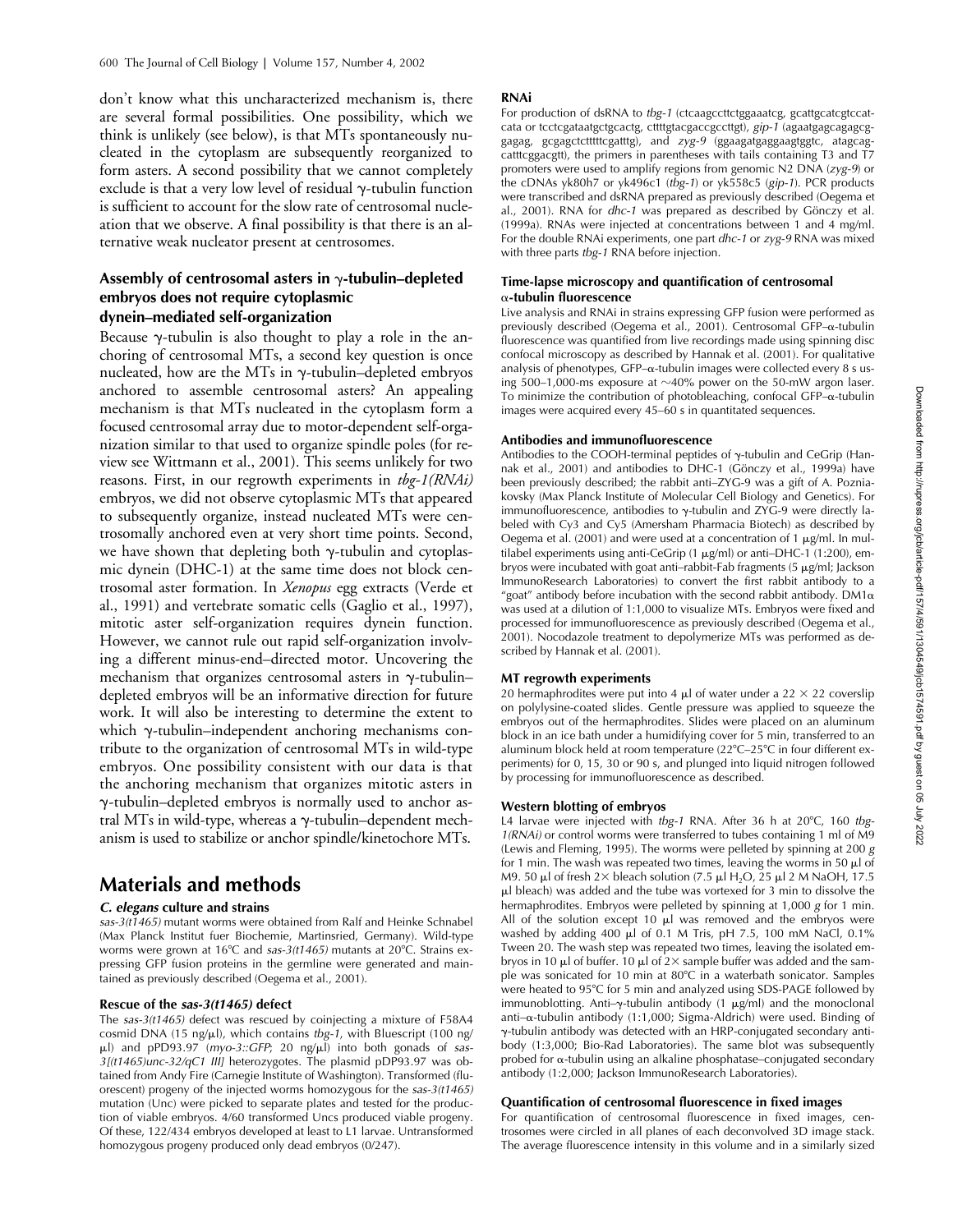background volume were determined using Metamorph software (Universal Imaging Corp.). Integrated centrosomal fluorescence was obtained by subtracting the background value and multiplying by the volume of the centrosomal region. To quantify cytoplasmic dynein fluorescence, the integrated intensity of a fixed volume was determined and nonspecific background fluorescence of an identical volume, produced by the secondary antibody alone, was subtracted.

#### **Online supplemental material**

In the supplemental videos for Fig. 4 B (supplemental material located at http://www.jcb.org/cgi/content/full/jcb.200202047/DC1), γ-tubulin accumulation was followed in wild-type (Video 1) and *gip-1(RNAi)* embryos (Video 2) expressing GFP–histone and GFP– $\gamma$ -tubulin. In the supplemental videos for Fig. 5, the MT cytoskeleton in GFP- $\alpha$ -tubulin–expressing wildtype (Video 3) and *tbg-1(RNAi)* embryos (Video 4) is shown. The oocytederived pronucleus is initially on the left and the sperm pronucleus is on the right in all videos. Playback right is 10 frames/second. A phylogenetic tree of grip domain–containing proteins shows that CeGrip-1 groups with the Dgrip91/Spc98p protein subfamily (Fig. S1).

The authors thank Arshad Desai for microscopy assistance and many helpful discussions during the course of this work. We also thank Chris Wiese, Elly Tanaka, Martin Srayko, Arshad Desai, Carrie Cowan and Stephan Grill for critical reading of the manuscript. We are also grateful to Yuji Kohara (National Institute of Genetics, Mishima, Japan) for cDNAs, and G. Seydoux (Johns Hopkins University, Baltimore, MD) for vectors and advice on germline expression.

Karen Oegema was supported by a fellowship from the Helen Hay Whitney Foundation.

Submitted: 11 February 2002 Revised: 26 March 2002 Accepted: 26 March 2002

#### **References**

- Alberts, B., D. Bray, J. Lewis, M. Raff, K. Roberts, and J. Watson. 1994. Molecular Biology of the Cell. Garland Publishing, Inc., New York. 1294 pp.
- Barbosa, V., R.R. Yamamoto, D.S. Henderson, and D.M. Glover. 2000. Mutation of a *Drosophila*  $\gamma$ -tubulin ring complex subunit encoded by discs degenerate-4 differentially disrupts centrosomal protein localization. *Genes Dev.* 14: 3126–3139.
- Felix, M.A., C. Antony, M. Wright, and B. Maro. 1994. Centrosome assembly in vitro: role of  $\gamma$ -tubulin recruitment in *Xenopus* sperm aster formation. *J. Cell Biol.* 124:19–31.
- Frankel, F.R. 1976. Organization and energy-dependent growth of microtubules in cells. *Proc. Natl. Acad. Sci. USA.* 73:2798–2802.
- Gaglio, T., M.A. Dionne, and D.A. Compton. 1997. Mitotic spindle poles are organized by structural and motor proteins in addition to centrosomes. *J. Cell Biol.* 138:1055–1066.
- Gönczy, P., S. Pichler, M. Kirkham, and A.A. Hyman. 1999a. Cytoplasmic dynein is required for distinct aspects of MTOC positioning, including centrosome separation, in the one cell stage *Caenorhabditis elegans* embryo. *J. Cell Biol.* 147:135–150.
- Gönczy, P., H. Schnabel, T. Kaletta, A.D. Amores, T. Hyman, and R. Schnabel. 1999b. Dissection of cell division processes in the one cell stage *Caenorhabditis elegans* embryo by mutational analysis. *J. Cell Biol.* 144:927–946.
- Gunawardane, R.N., O.C. Martin, K. Cao, L. Zhang, K. Dej, A. Iwamatsu, and Y. Zheng. 2000. Characterization and reconstitution of *Drosophila* y-tubulin ring complex subunits. *J. Cell Biol.* 151:1513–1524.
- Hannak, E., M. Kirkham, A.A. Hyman, and K. Oegema. 2001. Aurora-A kinase is required for centrosome maturation in *Caenorhabditis elegans*. *J. Cell Biol.* 155:1109–1116.
- Jeng, R., and T. Stearns. 1999.  $\gamma$ -Tubulin complexes: size does matter. *Trends Cell Biol.* 9:339–342.
- Joshi, H.C., M.J. Palacios, L. McNamara, and D.W. Cleveland. 1992. y-Tubulin is a centrosomal protein required for cell cycle-dependent microtubule nucleation. *Nature.* 356:80–83.
- Kellogg, D.R., M. Moritz, and B.M. Alberts. 1994. The centrosome and cellular organization. *Annu. Rev. Biochem.* 63:639–674.
- Keryer, G., H. Ris, and G.G. Borisy. 1984. Centriole distribution during tripolar mitosis in Chinese hamster ovary cells. *J. Cell Biol.* 98:2222–2229.
- Lee, M.J., F. Gergely, K. Jeffers, S.Y. Peak-Chew, and J.W. Raff. 2001. Msps/

XMAP215 interacts with the centrosomal protein D-TACC to regulate microtubule behaviour. *Nat. Cell Biol.* 3:643–649.

- Lewis, J.A., and J.T. Fleming. 1995. Basic culture methods. *In Caenorhabditis elegans*. Vol. 48. H.F. Epstein and D.C. Shakes, editors. Academic Press, San Diego, CA. 3–29.
- Martin, O.C., R.N. Gunawardane, A. Iwamatsu, and Y. Zheng. 1998. Xgrip109: a  $\gamma$ -tubulin–associated protein with an essential role in  $\gamma$ -tubulin ring complex (γTuRC) assembly and centrosome function. *J. Cell Biol.* 141:675-687.
- Matthews, L.R., P. Carter, D. Thierry-Mieg, and K. Kemphues. 1998. ZYG-9, a *Caenorhabditis elegans* protein required for microtubule organization and function, is a component of meiotic and mitotic spindle poles. *J. Cell Biol.* 141:1159–1168.
- Meads, T., and T.A. Schroer. 1995. Polarity and nucleation of microtubules in polarized epithelial cells. *Cell Motil. Cytoskeleton.* 32:273–288.
- Moritz, M., M.B. Braunfeld, J.C. Fung, J.W. Sedat, B.M. Alberts, and D.A. Agard. 1995a. Three-dimensional structural characterization of centrosomes from early *Drosophila* embryos. *J. Cell Biol.* 130:1149–1159.
- Moritz, M., M.B. Braunfeld, V. Guenebaut, J. Heuser, and D.A. Agard. 2000. Structure of the  $\gamma$ -tubulin ring complex: a template for microtubule nucleation. *Nat. Cell Biol.* 2:365–370.
- Moritz, M., M.B. Braunfeld, J.W. Sedat, B. Alberts, and D.A. Agard. 1995b. Microtubule nucleation by  $\gamma$ -tubulin-containing rings in the centrosome. Na*ture.* 378:638–640.
- Moritz, M., Y. Zheng, B.M. Alberts, and K. Oegema. 1998. Recruitment of the --tubulin ring complex to *Drosophila* salt-stripped centrosome scaffolds. *J. Cell Biol.* 142:775–786.
- Nogales, E., S.G. Wolf, and K.H. Downing. 1998. Structure of the  $\alpha/\beta$  tubulin dimer by electron crystallography. *Nature.* 391:199–203.
- Nogales, E., M. Whittaker, R.A. Milligan, and K.H. Downing. 1999. High-resolution model of the microtubule. *Cell.* 96:79–88.
- O'Connell, K.F., K.N. Maxwell, and J.G. White. 2000. The spd-2 gene is required for polarization of the anteroposterior axis and formation of the sperm asters in the *Caenorhabditis elegans* zygote. *Dev. Biol.* 222:55–70.
- Oakley, B.R. 2000. γ-Tubulin. Curr. Top. Dev. Biol. 49:27-54.
- Oegema, K., C. Wiese, O.C. Martin, R.A. Milligan, A. Iwamatsu, T.J. Mitchison, and Y. Zheng. 1999. Characterization of two related *Drosophila* y-tubulin complexes that differ in their ability to nucleate microtubules. *J. Cell Biol.* 144:721–733.
- Oegema, K., A. Desai, S. Rybina, M. Kirkham, and A.A. Hyman. 2001. Functional analysis of kinetochore assembly in *Caenorhabditis elegans*. *J. Cell Biol.* 153:1209–1226.
- Osborn, M., and K. Weber. 1976. Cytoplasmic microtubules in tissue culture cells appear to grow from an organizing structure towards the plasma membrane. *Proc. Natl. Acad. Sci. USA.* 73:867–871.
- Pereira, G., and E. Schiebel. 1997. Centrosome-microtubule nucleation. *J. Cell Sci.* 110:295–300.
- Reinsch, S., and P. Gönczy. 1998. Mechanisms of nuclear positioning. *J. Cell Sci.* 111:2283–2295.
- Sampaio, P., E. Rebollo, H. Varmark, C.E. Sunkel, and C. Gonzalez. 2001. Organized microtubule arrays in y-tubulin-depleted *Drosophila* spermatocytes. *Curr. Biol.* 11:1788–1793.
- Schiebel, E. 2000.  $\gamma$ -Tubulin complexes: binding to the centrosome, regulation and microtubule nucleation. *Curr. Opin. Cell Biol.* 12:113–118.
- Schnackenberg, B.J., A. Khodjakov, C.L. Rieder, and R.E. Palazzo. 1998. The disassembly and reassembly of functional centrosomes in vitro. *Proc. Natl. Acad. Sci. USA.* 95:9295–9300.
- Stearns, T., and M. Kirschner. 1994. In vitro reconstitution of centrosome assembly and function: the central role of γ-tubulin. *Cell.* 76:623–637.
- Strome, S., J. Powers, M. Dunn, K. Reese, C.J. Malone, J. White, G. Seydoux, and W. Saxton. 2001. Spindle dynamics and the role of  $\gamma$ -tubulin in early *Caenorhabditis elegans* embryos. *Mol. Biol. Cell.* 12:1751–1764.
- Sunkel, C.E., R. Gomes, P. Sampaio, J. Perdigao, and C. Gonzalez. 1995. y-Tubulin is required for the structure and function of the microtubule organizing centre in *Drosophila* neuroblasts. *EMBO J.* 14:28–36.
- Tassin, A.M., and M. Bornens. 1999. Centrosome structure and microtubule nucleation in animal cells. *Biol. Cell.* 91:343–354.
- Vardy, L., and T. Toda. 2000. The fission yeast  $\gamma$ -tubulin complex is required in G(1) phase and is a component of the spindle assembly checkpoint. *EMBO J.* 19:6098–6111.
- Verde, F., J.M. Berrez, C. Antony, and E. Karsenti. 1991. Taxol-induced microtubule asters in mitotic extracts of *Xenopus* eggs: requirement for phosphorylated factors and cytoplasmic dynein. *J. Cell Biol.* 112:1177–1187.